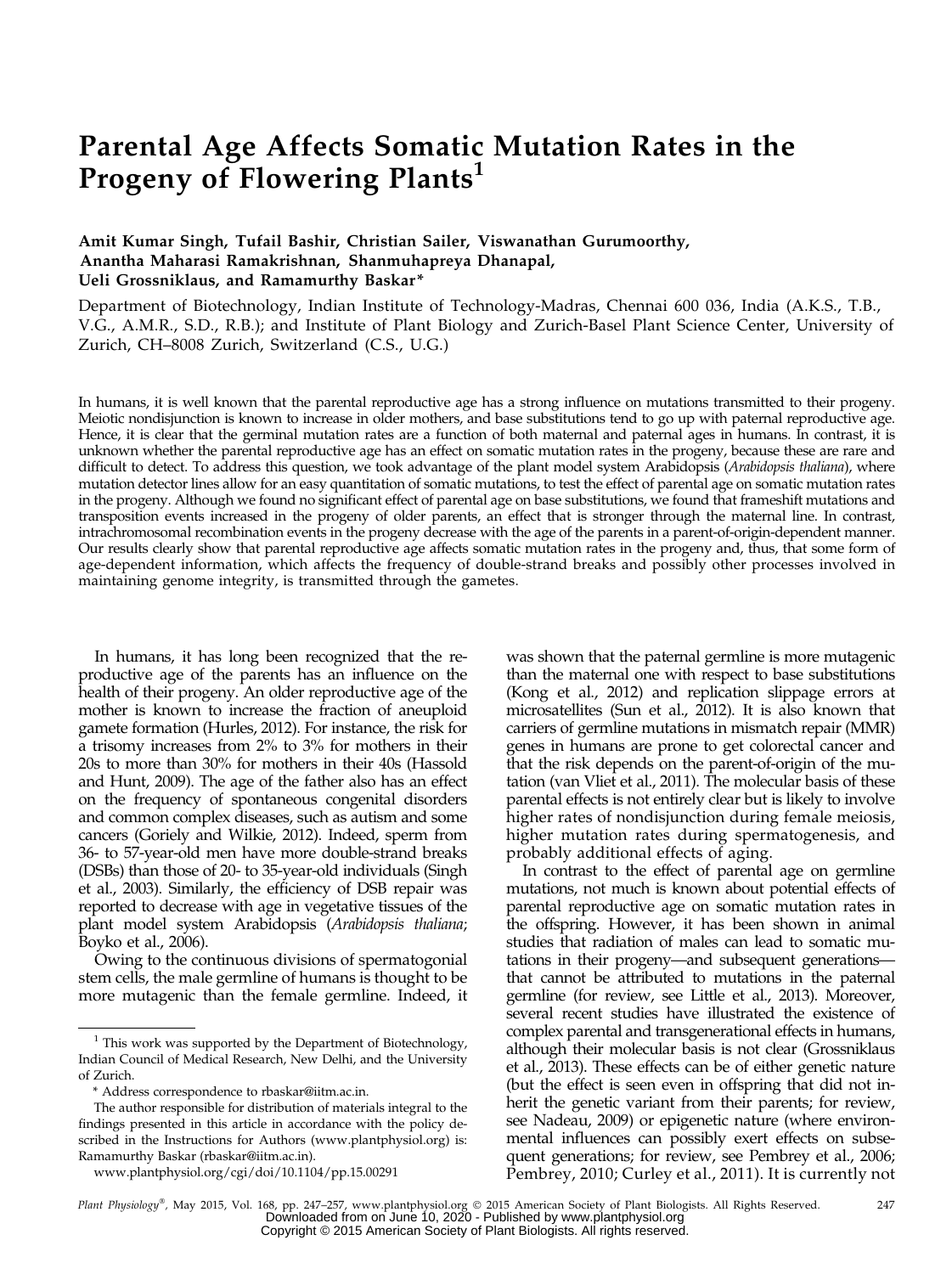known whether such parental effects affect the somatic mutation rates in the offspring or whether the effects are modulated by parental age.

Taking advantage of the plant model system Arabidopsis, in which various somatic mutation rates can readily be assessed (Bashir et al., 2014), we investigated the effects of parental reproductive age on somatic mutation rates in the progeny. We report that there is a pronounced effect of parental age on somatic mutation rates in their offspring in a parent-of-origin-dependent fashion. Thus, some form of parental information, which is inherited through the gametes to the next generation, seems to alter the somatic mutation rates in the progeny and changes with parental reproductive age.

# RESULTS

To study the effect of parental reproductive age on somatic mutation rates in the progeny, we made use of various Arabidopsis transgenic lines carrying mutated or fragmented versions of the uidA reporter gene encoding GUS (Liu and Crawford, 1998; Kovalchuk et al., 2000; Li et al., 2004; Azaiez et al., 2006; Van der Auwera et al., 2008). These mutation reporter lines carrying a nonfunctional uidA gene enabled us to score somatic frameshift mutations, base substitutions, intrachromosomal recombination (ICR), and transpositions events, which led to the formation of a functional uidA gene. GUS activity, reflecting a mutation event, can easily be monitored in planta using the chromogenic substrate 5-bromo-4 chloro-3-indolyl-b-glucuronic acid (Jefferson et al., 1987), the product of which can be detected as blue spots [\(Supplemental Fig. S1\)](http://www.plantphysiol.org/cgi/content/full/pp.15.00291/DC1). By scoring the number of these events in large plant populations, we calculated the rates of these various kinds of mutations (blue spots per plant). The age of the plant was counted from the day the seeds were plated on Murashige and Skoog (MS) medium for germination. Independent plants were manually self-pollinated or cross pollinated on four separate occasions representing different age groups.

#### Mutation Rate Estimation after Normalizing for Variation in Cell Number and Ploidy

Reciprocal C24  $\times$  Columbia-0 (Col-0) Arabidopsis hybrids were reported to have differences in the average cell size and cell number (Fujimoto et al., 2012). Also, hybridization has been shown to alter the cell number and average ploidy per nucleus (Bashir et al., 2014). Therefore, it is important to normalize mutation rates by factoring in cell number, cell size, and average ploidy per nucleus in the progenies derived from parents of different age. For mutation rate estimations, we considered four different parental ages (i.e. 38, 43, 48 and 53 d after sowing [DAS] on MS medium). We used the fourth true leaf (excluding the cotyledons) of Col-0 wildtype plants to measure cell size and cell number. Because leaf size is largely determined by the epidermis

(Savaldi-Goldstein et al., 2007; Marcotrigiano, 2010), the number of cells on the adaxial epidermal surface of the leaves was counted in a specified area using scanning electron micrographs. We found no significant variation in cell size among the progenies derived from parents of different age (Fig. 1, A, B, and E). In contrast, the adaxial epidermal cell number decreased with parental age (Fig. 1F). The progeny of 53-DAS parents had a considerably lower cell number compared with those of 38-DAS selffertilized parents ( $P < 0.001$ ; Fig. 1F). Reciprocal crosses  $38 \times 48$ ,  $48 \times 38$ ,  $43 \times 53$ , and  $53 \times 43$  DAS revealed a strong effect on leaf surface area, with progenies from older females having a lower cell number compared with those of younger females ( $P < 0.001$ ; Fig. 1F). With the increase in parental and female reproductive age, we found the average leaf surface area to get smaller (Fig. 1, C, D, and F). The fourth leaves from  $48 \times 38$  and  $53 \times 43$ DAS had smaller surface areas compared with the fourth leaves from  $38 \times 48$  and  $43 \times 53$  DAS, respectively ( $P < 0.001$ ), indicating that older females have a strong influence on the total leaf surface area of the progeny [\(Supplemental Fig. S2\)](http://www.plantphysiol.org/cgi/content/full/pp.15.00291/DC1).

The calculation of mutation rates is based on the reversion of a single *uidA* gene in the genome. Endoreduplication occurs in 90% of angiosperm species (D'Amato, 1984), and it is known that the level of endoreduplication increases with age, such that the ploidy level is highest in the oldest plants (Melaragno et al., 1993). Because this could have an influence on their progeny, it is essential to normalize to the number of genomes per nucleus in the progenies derived from parents of different age. We observed no significant variation in the percentage of nuclei with  $2\times$ ,  $4\times$ , and  $8\times$  ploidy levels among the progenies from crosses of parents at different ages (Fig. 2A), and there was no significant difference in the average ploidy per nucleus in the progenies of parents at different ages (Fig. 2B). Similarly, there was no significant difference in the average ploidy in progenies derived from older mothers ( $48 \times 38$  and  $53 \times 43$  DAS) compared with that in progenies derived from younger ones  $(38 \times 48$  and  $43 \times 53$  DAS; Fig. 2B).

Taken together, these data show a significant decrease in cell number in the progenies with both increasing parental age and female reproductive age. Accordingly, mutation rates were corrected for variation in genome number (Table I) by taking into account the average ploidy per nucleus and the cell number in the progenies derived from different parental ages.

# Parental Age Increases Frameshift Mutation Rates in the Progeny

To assess the effect of parental reproductive age on frameshift mutation rates in the progeny, Col-0 plants containing an out-of-frame mononucleotide guanine repeat (G10) in the uidA reporter gene (Azaiez et al., 2006) were used for crosses between parents of different ages. Frameshift mutations occurring in this repeat can restore the function of the uidA gene because of the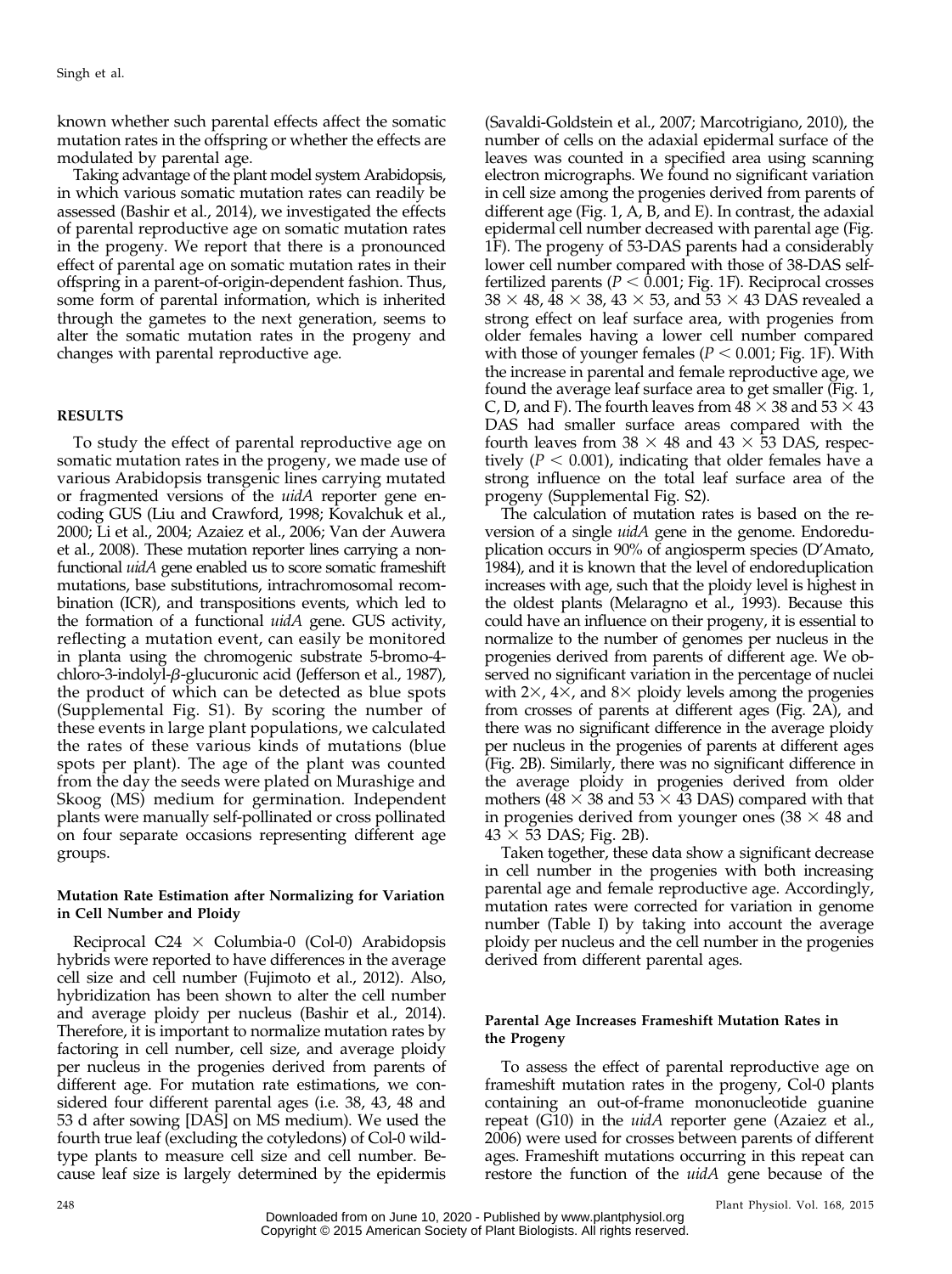

A, B, and E, Cell size does not change with parental age. C, D, and F, Cell number decreases with parental and female reproductive age, resulting in a smaller leaf surface area. A to D, SEM images of the adaxial epidermal cells of the fourth true leaf of a 3-week-old Arabidopsis seedling. E and F, Box plots of cell size and the average number of adaxial epidermal cells of seedlings derived from parents of different ages. The numbers at the bottom of the graph show the biological replicates analyzed. P values are corrected for multiple testing. More details concerning the analysis are given in "Materials and Methods" under the heading "Statistical Analysis." No asterisk indicates no significant difference. \*\*\*,  $P < 0.001$ .

Figure 1. Cell size and cell number.

addition or deletion of guanine bases. The crosses were carried out soon after the plants started flowering, but the very first set of flowers formed was not used, because they are often (partially) sterile. For the first pollinations, we used flowers from plants 35 to 38 DAS, and crosses were performed over a period of about 2 weeks.

As the parental age increased from 38 to 53 DAS, we observed a rise in the frequency of frameshift mutation events in the progeny ( $P \le 0.001$ ; Fig. 3). We would like to point out that the progenies of plants both 49 and 53 DAS displayed a significant increase in frameshift mutation events compared with the progenies of younger parents (38 and 43 DAS). Interestingly, in reciprocal crosses with plants of different ages (38 and 49 DAS), we observed a significant increase ( $P <$ 0.001) in frameshift mutation events with the age of the mother (Fig. 3). Similar results were obtained when the ages of the parents in reciprocal crosses were 53 and 43 DAS ( $P \sim 0.001$ ).

These results clearly indicate that the frameshift mutation rate in the progeny goes up with the reproductive age of the parents and that the age of the female parent contributes more towards this increase.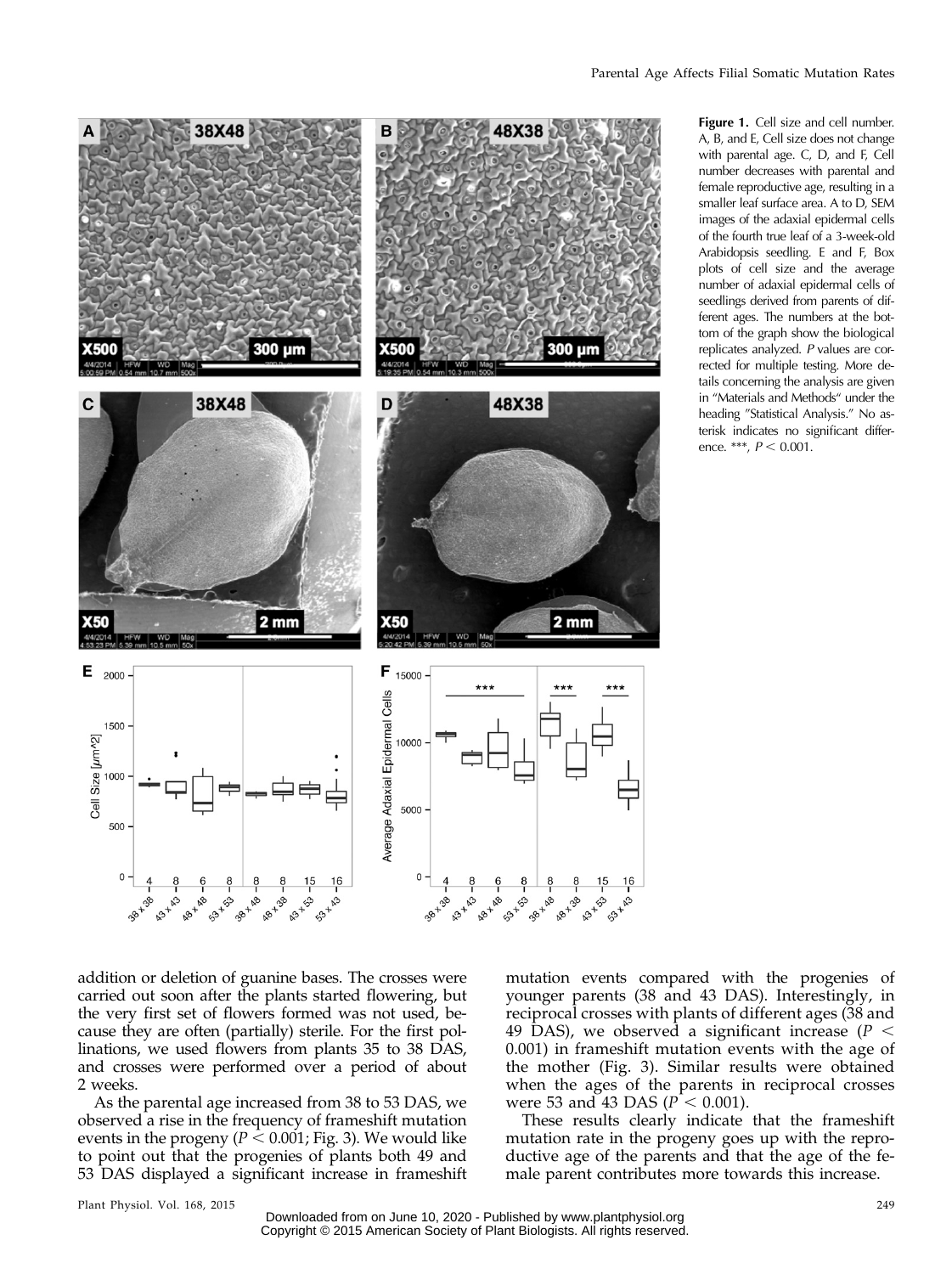

Figure 2. Differences in nuclear ploidy among the progenies from different age groups. A, Percentages of diploid, tetraploid, and octoploid nuclei in leaves; different shades of gray indicate different ploidy. B, Average ploidy per leaf cell nucleus. For each cross, a box plot of the average ploidy per leaf cell nucleus is shown. The numbers at the bottom of the graph show the biological replicates analyzed. P values are corrected for multiple testing. More details concerning the analysis are given in "Materials and Methods" under the heading "Statistical Analysis." No asterisk indicates no significant difference.

# Parental Reproductive Age Has No Effect on Base Substitution Rates in the Progeny

To study the effect of parental reproductive age on base substitution rates in the progeny, we used two transgenic lines that allowed us to score for T to G transversion and C to T transition mutations (Kovalchuk et al., 2000; Van der Auwera et al., 2008). In line  $166_{G\rightarrow T}$ , G is mutated to T at the 166th position, and in line  $1,390$ <sub>T→C</sub>, T is mutated to C at the 1,390th position in the open reading frame of the *uidA* gene.

As the age of the parents increased from 38 to 53 DAS, there was no significant difference in T to G transversion (Fig. 4A) or C to T transition rates (Fig. 4B).

Also, we did not observe significant changes in base substitution rates in reciprocal crosses with parents aged 38 and 49 and 43 and 53 DAS (Fig. 4). Only a trend of somewhat higher C to T transition rates was observed as parental age increased from 38 to 53 DAS (38 versus 49 DAS,  $P = 0.08$ ; 38 versus 53 DAS,  $P = 0.06$ ; 43 DAS versus 53 DAS,  $P = 0.07$ ; Fig. 4B). A trend for a difference in T to G transversions in reciprocal crosses with slightly higher mutation rates in progenies of older mothers was also observed (43  $\times$  53 versus 53  $\times$  43 DAS, P = 0.06; Fig. 4A).

In summary, we did not observe any significant changes in filial base substitution rates with increased parental reproductive age, although trends may indicate a slight increase with parental, particularly maternal, age.

#### Parental Reproductive Age Influences the Rate of ICR Events in the Progeny

To estimate the effect of ageing on somatic ICR frequencies in the progeny, we used transgenic lines R2L1 and R3L30 carrying two inverted catalase introns within the *uidA* gene. A recombination event within the identical sequences of the catalase introns generates a functional uidA gene, resulting in GUS activity that can be visualized as blue spots upon histochemical staining (Li et al., 2004).

Using line R2L1, which has a 418-bp inverted intron, ICR rates in the progeny were neither significantly affected by parental reproductive age nor significantly different in reciprocal crosses (Fig. 5A). However, using line R3L30, which has a longer inverted intron of 589 bp, the progeny of 53 DAS plants displayed a significant drop in ICR events compared with that in the progeny of plants 38 ( $P < 0.001$ ), 43 ( $P < 0.01$ ), and 48 DAS ( $P < 0.01$ ; Fig. 5B). Interestingly, reciprocal crosses also showed a difference in ICR rates depending on the parental age. For instance, progeny of 53 and 48 DAS females crossed with 43 and 38 DAS males, respectively, showed a significant increase in ICR rates compared with the reciprocal crosses ( $P < 0.001$  and  $P < 0.05$ , respectively; Fig. 5B). The discrepancy between the results obtained with the two lines may be caused by the different size of the homologous region or, more likely, by the genomic neighborhood of the insertion site, which may reduce the effects of age in line R2L1.

In summary, parental age seems to have a strong effect on ICR rates in the progeny, which may depend on the size of the inverted intron and/or position effects. Similar to what we observed for frameshift mutation rates, the age of the female parent has a stronger influence on the rate of ICR events in the progeny than that of the male parent.

# Transposition Rates Increase in Seedlings Derived from Older Parents

To score transposition rates, we used plants carrying the endogenous transposable element Tag1 inserted between the cauliflower mosaic virus 35S promoter and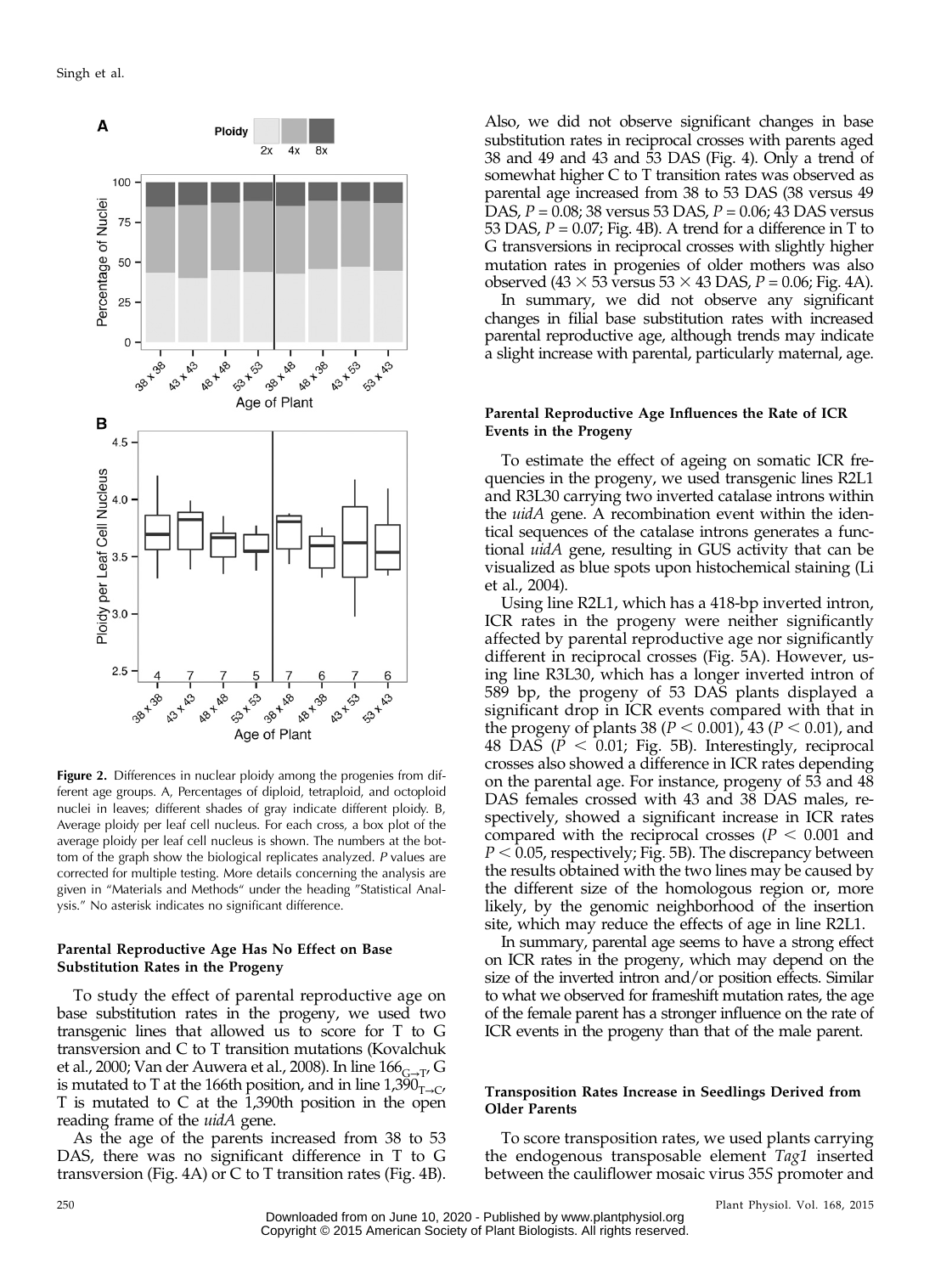Table I. Normalization of mutation rates by factoring in differences in cell number and ploidy per nucleus

Progenies of different parents were analyzed for their adaxial epidermal cell count and their ploidy per leaf cell nucleus to obtain the correction factor. The coefficient of interquartile range (CIQR) was calculated as a nonparametric measurement of variance in the style of the coefficient of variance. The relative number of cells and the relative ploidy are the normalization values for older parental ages (43, 48, and 53 DAS) compared with the youngest parental age (38 DAS), and for reciprocal crosses, the female with higher age (48  $\times$  38 and 53  $\times$  43 DAS) was compared with the female with younger age (38  $\times$  48 and 43  $\times$  53 DAS). The correction factor was calculated by multiplying the two normalization values. This correction factor was used to correct the number of GUS spots before analysis. n is the number of plants analyzed, and median is the median of measurements.

| Age            | Epidermal Cells |            |             |                       | Ploidy per Nucleus |        |             |                 |                   |
|----------------|-----------------|------------|-------------|-----------------------|--------------------|--------|-------------|-----------------|-------------------|
|                | n               | Median     | <b>CIOR</b> | Relative No. of Cells | $\mathsf{n}$       | Median | <b>CIOR</b> | Relative Ploidy | Correction Factor |
| DAS            |                 |            |             |                       |                    |        |             |                 |                   |
| $38 \times 38$ | 4               | 10.645.798 | 0.028       |                       | 4                  | 3.695  | 0.081       |                 |                   |
| $43 \times 43$ | 8               | 9,086.439  | 0.091       | 0.854                 |                    | 3.824  | 0.085       | 1.035           | 0.884             |
| $48 \times 48$ | 6               | 9.229.38   | 0.282       | 0.867                 |                    | 3.666  | 0.056       | 0.992           | 0.86              |
| $53 \times 53$ | 8               | 7.568.795  | 0.182       | 0.711                 | 5                  | 3.548  | 0.043       | 0.96            | 0.683             |
| $38 \times 48$ | 8               | 11.781.776 | 0.142       |                       | 7                  | 3.805  | 0.076       |                 |                   |
| $48 \times 38$ | 8               | 8.039.422  | 0.313       | 0.682                 | 6                  | 3.596  | 0.078       | 0.945           | 0.644             |
| $43 \times 53$ | 15              | 10,463.692 | 0.15        |                       |                    | 3.621  | 0.17        |                 |                   |
| $53 \times 43$ | 16              | 6,485.826  | 0.204       | 0.62                  | 6                  | 3.537  | 0.11        | 0.977           | 0.606             |

the *uidA* gene, which renders it inactive (Liu and Crawford, 1998). Excision of the Tag1 element allows expression of the *uidA* gene under the control of the 35S promoter, leading to blue spots in histochemical assays.

We observed a gradual increase of transposition rates in the progeny as parental reproductive age increased (e.g. the transposition rates increased in the offspring of 49 DAS  $[P < 0.05]$  and 54 DAS plants  $[P <$ 0.001] by 71% and 349%, respectively, compared with the progeny of younger parents [38 DAS]; Fig. 6). Offspring derived from reciprocal crosses involving parents of different age also showed a significant difference in transposition frequencies ( $P < 0.001$ ).

In summary, these results show that the rate of Tag1 transposition in the progeny increases with parental reproductive age, with a stronger effect through the maternal line.

#### Seedlings of Older Parents Show a Significant Increase in DSBs

To gain some insights into the molecular basis of altered somatic mutation frequencies in seedlings from parents of different ages, we analyzed whether the frequency of DSBs was affected. To this aim, we performed a neutral comet assay, which is a single-cell gel electrophoresis technique to quantify DNA damage. During electrophoresis, damaged DNA migrates differently from intact DNA and forms the tail of the comet-like structure. The extent of DNA damage can be estimated by the length of the comet tail and its fluorescence intensity relative to that of the comet's head (henceforth referred to as the percentage of tail DNA).

The neutral comet assay allows the detection of DSBs independent of the presence of single-strand breaks (Olive et al., 1991). Intact nuclei of seedlings derived from parents of different ages were isolated, and the comet assay was performed using a commercially available kit. With an increase in parental age, we found a significant increase in the percentage of tail DNA ( $P < 0.05$ ), and this increase depended more on female than male reproductive age based on reciprocal crosses ( $P < 0.001$ ; Fig. 7).

In summary, these results indicate that the frequency of DSBs increases in the progeny of older plants, with a more pronounced effect of the mother's age.

#### DISCUSSION

Parental age is a major determinant for chromosomal aberrations and other mutations in many organisms. How parental age affects mutation rates in their offspring,



Figure 3. Frameshift mutation rates in Arabidopsis derived from line G10. Frameshift mutation frequency in the F1 progeny of self-fertilized and reciprocally crossed parents of different ages. Point predictions and 95% confidence intervals for frameshift mutation rates are shown. The numbers at the bottom of the graph indicate the numbers of seedlings analyzed. P values are corrected for multiple testing. More details concerning the analysis are given in "Materials and Methods" under the heading "Statistical Analysis." No asterisk indicates no significant difference. \*\*\*,  $P < 0.001$ .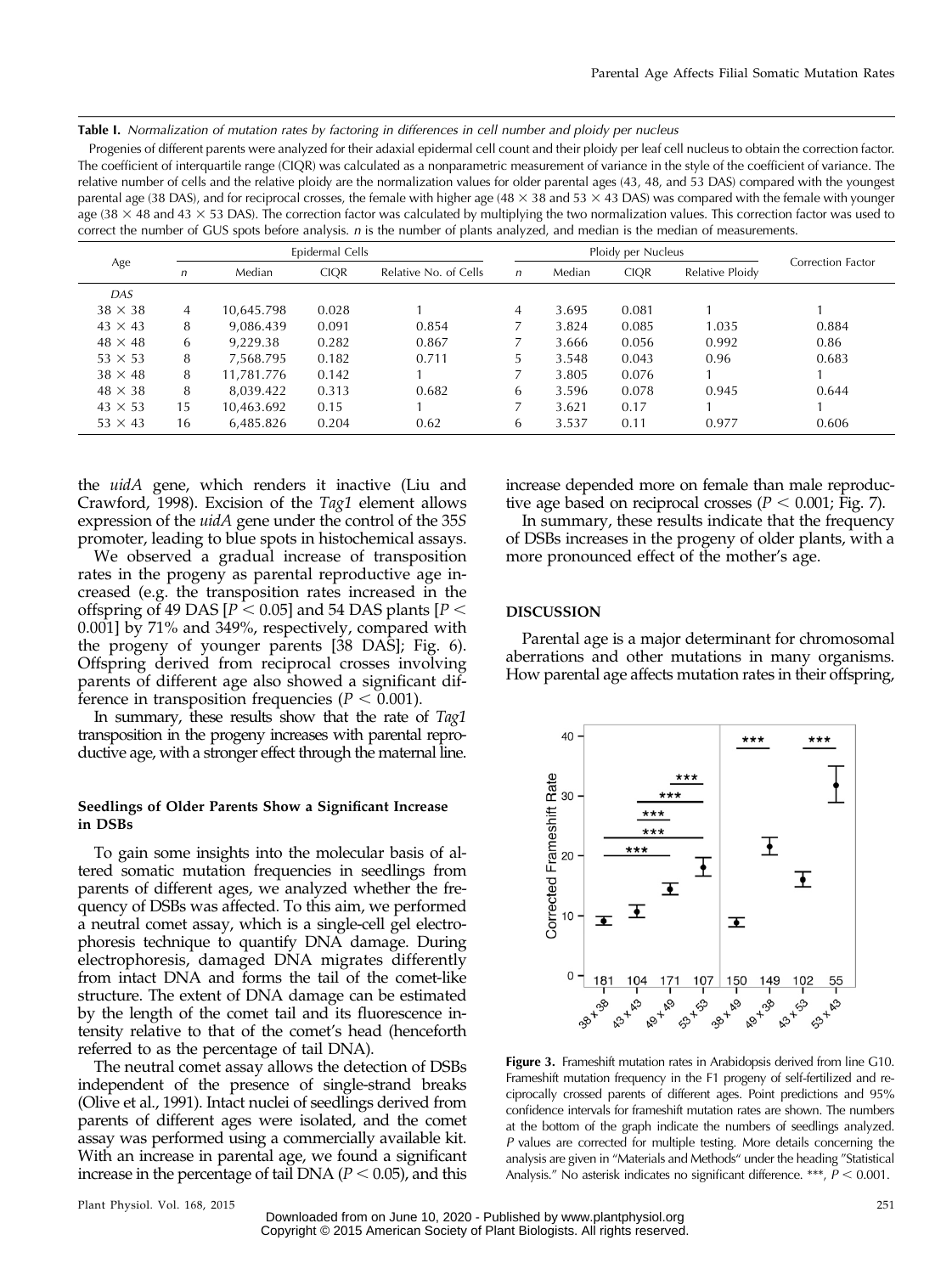

Figure 4. Base substitution rates in F1 progeny of self-fertilized and reciprocally crossed parents of different ages. A, Line 166 $_{\textrm{\tiny{G- T}}}$ . B, Line 1,390 $_{T\rightarrow C}$ . Point predictions and 95% confidence intervals for base substitution rates are shown. The numbers at the bottom of the graph indicate the numbers of seedlings analyzed. P values are corrected for multiple testing. More details concerning the analysis are given in "Materials and Methods" under the heading "Statistical Analysis." No asterisk indicates no significant difference.

however, has rarely been investigated. In plants, there is a chance that somatic mutations are transmitted to the next generation (Walbot and Evans, 2003), and if the frequencies of such spontaneous events are high from plants derived from older parents, this could give rise to increased variation in future generations. Thus, differences in reproductive age between populations could affect their adaptive potential.

Because the level of endoreduplication increases in many organs of both plants and animals with the age

of the organism, it is important to take into account the ploidy level, cell size, and cell number (Table I) for a precise estimation of the mutation rates across progenies from parents of different age groups. We found that leaves become significantly smaller with increasing maternal age. Similarly, in mice, 3-month-old male progeny of middle-aged mothers are considerably smaller than those of young mothers (Wang and vom



Figure 5. ICR frequencies. A, ICR frequency for line R2L1 in the F1 progeny of self-fertilized and reciprocally crossed parents of different ages. B, ICR frequency for line R3L30 in the F1 progeny of self-fertilized and reciprocally crossed parents of different ages. Point predictions and 95% confidence intervals for ICR rates are shown. The numbers at the bottom of the graph indicate the numbers of seedlings analyzed. P values are corrected for multiple testing. More details concerning the analysis are given in "Materials and Methods" under the heading "Statistical Analysis." No asterisk indicates no significant difference.  $^*$ ,  $P$  < 0.05; \*\*,  $P < 0.01$ ; \*\*\*,  $P < 0.001$ .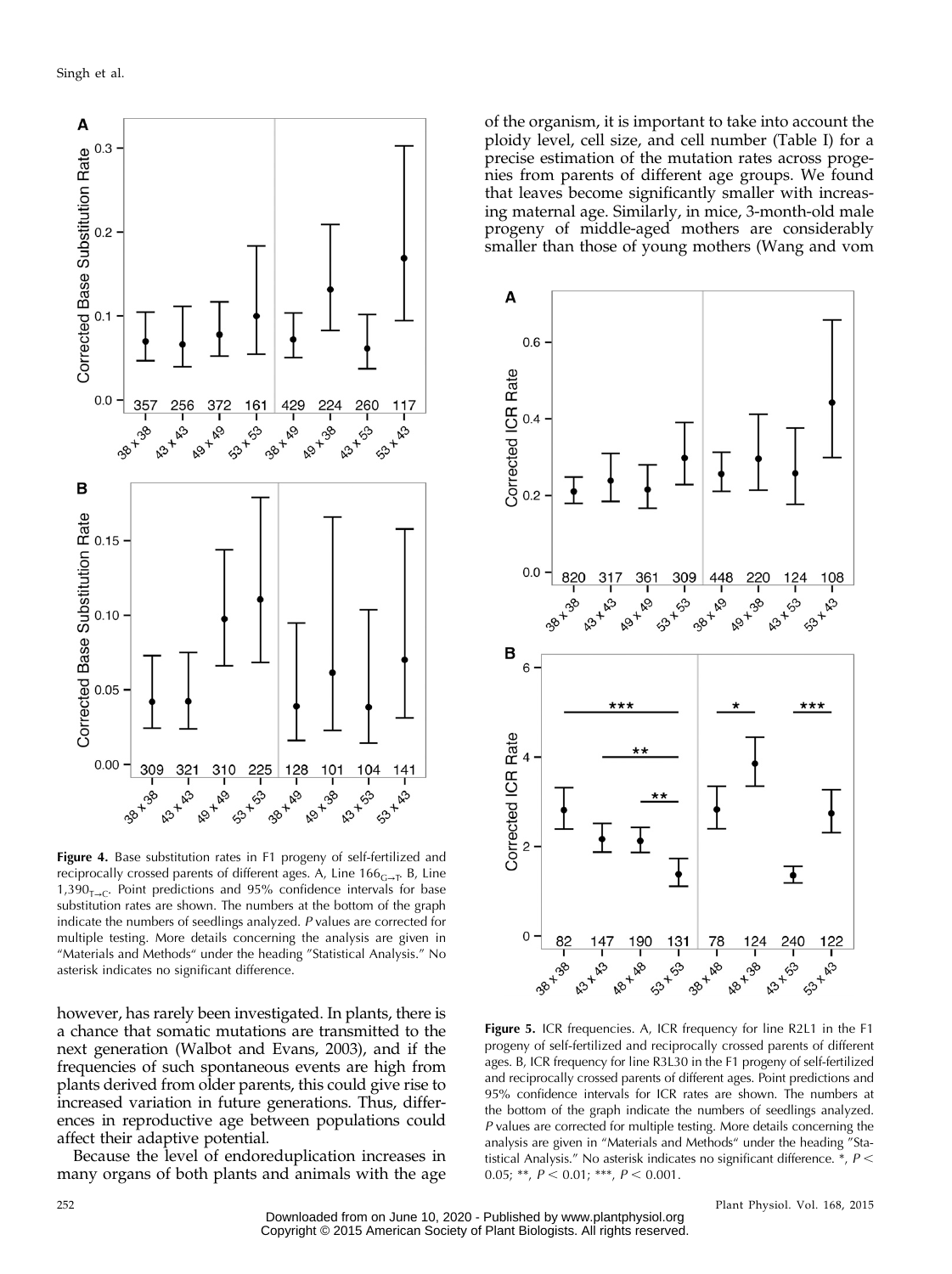

Figure 6. Transposition rates in Arabidopsis plants derived from the Tag1 line. Transposition frequency in the F1 progeny of self-fertilized and reciprocally crossed parents of different ages. Point predictions and 95% confidence intervals for transposition rates are shown. The numbers at the bottom of the graph indicate the numbers of seedlings analyzed. P values are corrected for multiple testing. More details concerning the analysis are given in "Materials and Methods" under the heading "Statistical Analysis." No asterisk indicates no significant difference. \*,  $P < 0.05$ ; \*\*\*,  $P < 0.001$ .

Saal, 2000). In fact, effects of maternal age on offspring size are widespread in plants and animals (Kindsvater and Otto, 2014 and refs. therein), but the underlying mechanisms vary and are often not well understood.

Our study shows that parental reproductive age affects the somatic mutation rates in a parent-of-origindependent fashion in the progeny. One possible explanation is that certain unknown bioactive compounds or epigenetic changes that accumulate with age are inherited to the progeny and affect somatic mutation rates. Previous work has revealed that DNA polymerase activity decreases in older plants (Bottomley, 1970; Golubov et al., 2010), and if this age-related down-regulation is epigenetically transmitted to the progeny, it may affect somatic mutation rates. Such a down-regulation of gene expression may result from the inheritance of DNA methylation patterns, histone modifications, or small RNAs that mediate gene silencing (Brennecke et al., 2008; Boyko and Kovalchuk, 2010).

Although highly variable and apparently very vulnerable to experimental conditions, effects on somatic ICR rates in the progeny of UV-irradiated or pathogeninfected Arabidopsis parents have been reported, indicating some kind of parental effect that is passed through the gametes to the next generation (Kovalchuk et al., 2003; Molinier et al., 2006; Pecinka et al., 2009). It was observed that this presumably stress-induced response was largely transmitted through the female parent (Boyko and Kovalchuk, 2010). We also saw that somatic mutation rates in the progeny increase with the age of the female parent (Figs. 3 and 5–7), which may indicate

the involvement of similar processes. Alternatively, the pronounced maternal effects that we observed may be related to the maternal inheritance of mitochondria or plastids. Indeed, it has been proposed that mitochondrial impairments, which accumulate with age, are an important factor for aging in animals (for review, see Bereiter-Hahn, 2014).

An increase in the microsatellite instability rates is known to go up with increased plant age, and it was found that DNA polymerase activity decreases with increasing plant age (Golubov et al., 2010). Impaired activity of DNA polymerase fidelity, DNA polymerase proofreading, and MMR are potential sources of replication errors. Frameshift mutations can arise as a result of replication errors involving strand slippage (Martina et al., 2012). Our results show an increase of frameshift mutation events in the progeny with increasing parental age, with a stronger effect of female parental age (Fig. 3). These changes might be caused by age-dependent maternal effects on DNA polymerase fidelity, proofreading activity, or MMR efficiency in the progeny.

Although not significant, we observed a trend towards more  $C \rightarrow T$  transitions with increasing parental reproductive age that was not observed for T→G transversions (Fig. 4). A possible increase of  $C \rightarrow T$  base substitution events may be related to cytosine methylation, because methylcytosine is prone to deamination (Mugal and Ellegren, 2011). It is possible that this increase is caused by higher methylcytosine deamination



Figure 7. DSBs in seedlings derived from parents of different ages. Percentage of tail DNA was quantified using the neutral comet assay in the F1 progeny of self-fertilized and reciprocally crossed parents of different ages. Point predictions and 95% confidence intervals for the percentage of tail DNA are shown. The numbers at the bottom of the graph indicate the numbers of comets analyzed. P values are corrected for multiple testing. More details concerning the analysis are given in "Materials and Methods" under the heading "Statistical Analysis." No asterisk indicates no significant difference.  $^*$ ,  $P < 0.05$ ; \*\*\*,  $P < 0.001$ .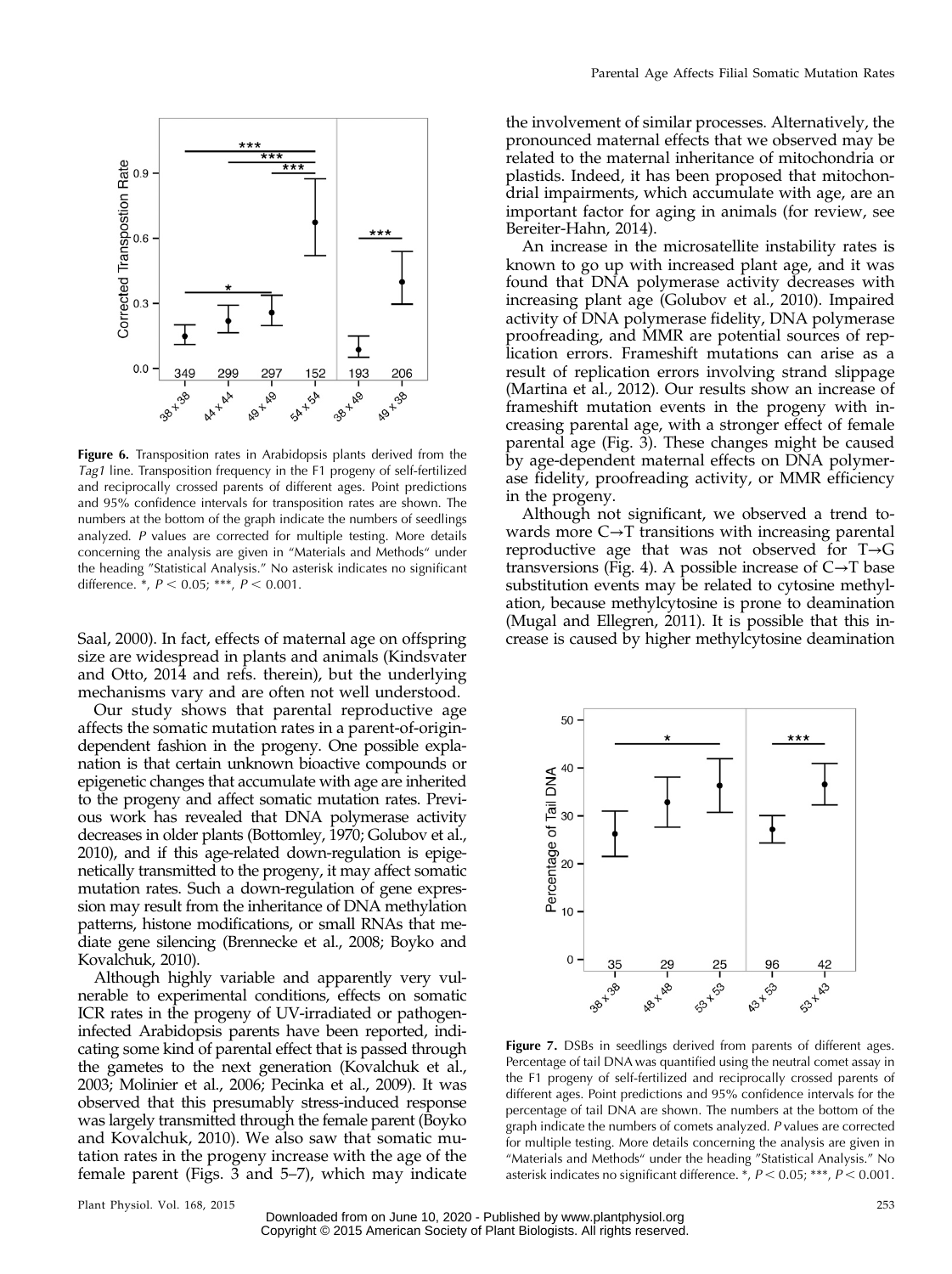rates in the progeny of old parents or by a more heavily methylated genome in comparison with that of the progeny from young parents.

DSB repair involves homologous recombination and nonhomologous end joining (NHEJ). Homologous recombination repairs DSBs in the G2/M phase of the cell cycle, because it requires a sister chromatid, whereas NHEJ is predominant in the G1/S phase (Mao et al., 2012). Our results show a significant decrease of somatic ICR events in the progeny with increasing parental age (Fig. 5B). Previous studies have shown that somatic ICR decreases with Arabidopsis plant age, whereas NHEJ rates increase (Boyko et al., 2006), concomitant with elevated expression levels of Ku70, a protein involved in NHEJ (Golubov et al., 2010). It is, thus, possible that the state causing the decrease of ICR in old plants is transmitted to the next generation, which could also explain the increase in DSBs in the progeny of older parents (Fig. 7). It was shown that ICR rates increase with the length of the recombination intron substrate present in the *uidA* gene (Li et al., 2004). ICR rates are lower in transgenic line R2L1 carrying a 418-bp intron compared with line R3L30 having a 589-bp intron. This lower ICR rate might explain why we did not observe a significant decrease in R2L1. Alternatively, the ICR reporter construct may be inserted in a region of the genome that is less affected by parental age.

Transpositions are known to increase exponentially with an animal's age (Nikitin and Shmookler Reis, 1997). In Caenorhabditis elegans, an age-dependent increase of transposition rates has been observed, and in Drosophila melanogaster, an increase of transposition rates is associated with a decrease in lifespan (Egilmez and Shmookler Reis, 1994). Our results show a significant rise of transposition events in the progeny as the parental age increases, and this effect was more prominent with old mothers (Fig. 6). Thus, the effects on transposition are stronger through the female parent. It is possible that parentally inherited small RNAs are involved in controlling transposition events in the progeny (Mosher et al., 2009; Olmedo-Monfil et al., 2010; Autran et al., 2011; Calarco et al., 2012; Ibarra et al., 2012), but such parental effects have not yet been shown at the molecular level.

Although the application of high-throughput wholegenome sequencing technology has allowed the identification of de novo germline mutations in an unbiased manner (Ossowski et al., 2010; Campbell et al., 2012; Lee et al., 2012; Ness et al., 2012), this technology would not allow the detection of the extremely rare somatic mutation events occurring in a population of offspring, which we could analyze using tailor-made mutation detector lines. Whole-exome sequencing has been used to identify rare somatic mutations in endometrial tumors in humans (Le Gallo et al., 2012), which was only possible because they concentrated on limited portions of clonally propagated tumorous cells. Thus, our study presents a unique view on how parental reproductive age affects mutation rates in the progeny, which revealed clear parental effects, often in a parent-of-origin-dependent manner.

Interestingly, the effect of the maternal parent's age is usually more pronounced, which may be related to the manifold ways that the mother can potentially influence the next generation during seed development, for instance through the deposition of bioactive molecules in the gametes, hormonal signals, and nutrient provisioning. With increasing age, small organic molecules, RNAs, and/or proteins may not be deposited in the appropriate amounts in the gametes, having an impact on the somatic mutation rate in the progeny. The unequal deposition of bioactive molecules in sperm and egg cells may account for the parent-oforigin-dependent effects that we observed. Alternatively, the hereditary material itself may be affected by age, and this altered chromatin state could be transmitted to the progeny, thereby altering mutation rates directly and/or affecting the expression of genes involved in creating or repairing mutations. Finally, it is also possible that resource allocation to ovules decreases in older mothers, thus exerting an effect on seed development and, possibly, mutation rates in the progeny after germination. Indeed, leaf age has an impact on the nutrient translocation capacity as the  $CO<sub>2</sub>$  fixed per unit of organic matter, as well as the efficiency of transport in older leaves, is considerably lower than in younger ones (Shiroya et al., 1961; Silvius et al., 1978).

# **CONCLUSION**

Little is known about the effect of parental reproductive age on somatic mutation rates in the progeny of any organism. In this study, we had four findings. (1) Frameshift mutations and transposition rates increase with parental age, with a stronger effect through the maternal line. (2) Although base substitution rates are not significantly affected by parental age, in general, C→T transitions are higher than T→G transversions. (3) The rate of ICR events may depend on the size of inverted intron in the transgene. If the intron size is small, the ICR rate does not change, but if the intron is large, the ICR rate decreases with parental age but increases when the female parent is older. The overall decrease of ICR events in the progeny of older parents may result in the higher occurrence of DSBs that we observed. (4) Uniformly, the female's reproductive age has a stronger effect than the male's reproductive age, implying that mutation rates in the progeny depend on a parent-of-origin effect.

# MATERIALS AND METHODS

#### Plant Material

Base substitution detector lines  $166<sub>G\rightarrow T</sub>$  and  $1,390<sub>T\rightarrow C</sub>$  were gifts from Igor Kovalchuk and Anna Depicker, respectively (Kovalchuk et al., 2000; Van der Auwera et al., 2008). Transgenic ICR lines (R2L1 and R3L30) carrying inverted catalase introns in the *uidA* gene and the frameshift detector line (G10) were a gift from Francois Belzile (Li et al., 2004; Azaiez et al., 2006). The transposition detection line harboring the transposable Tag1 element was a gift from Nigel M. Crawford (Liu and Crawford, 1998).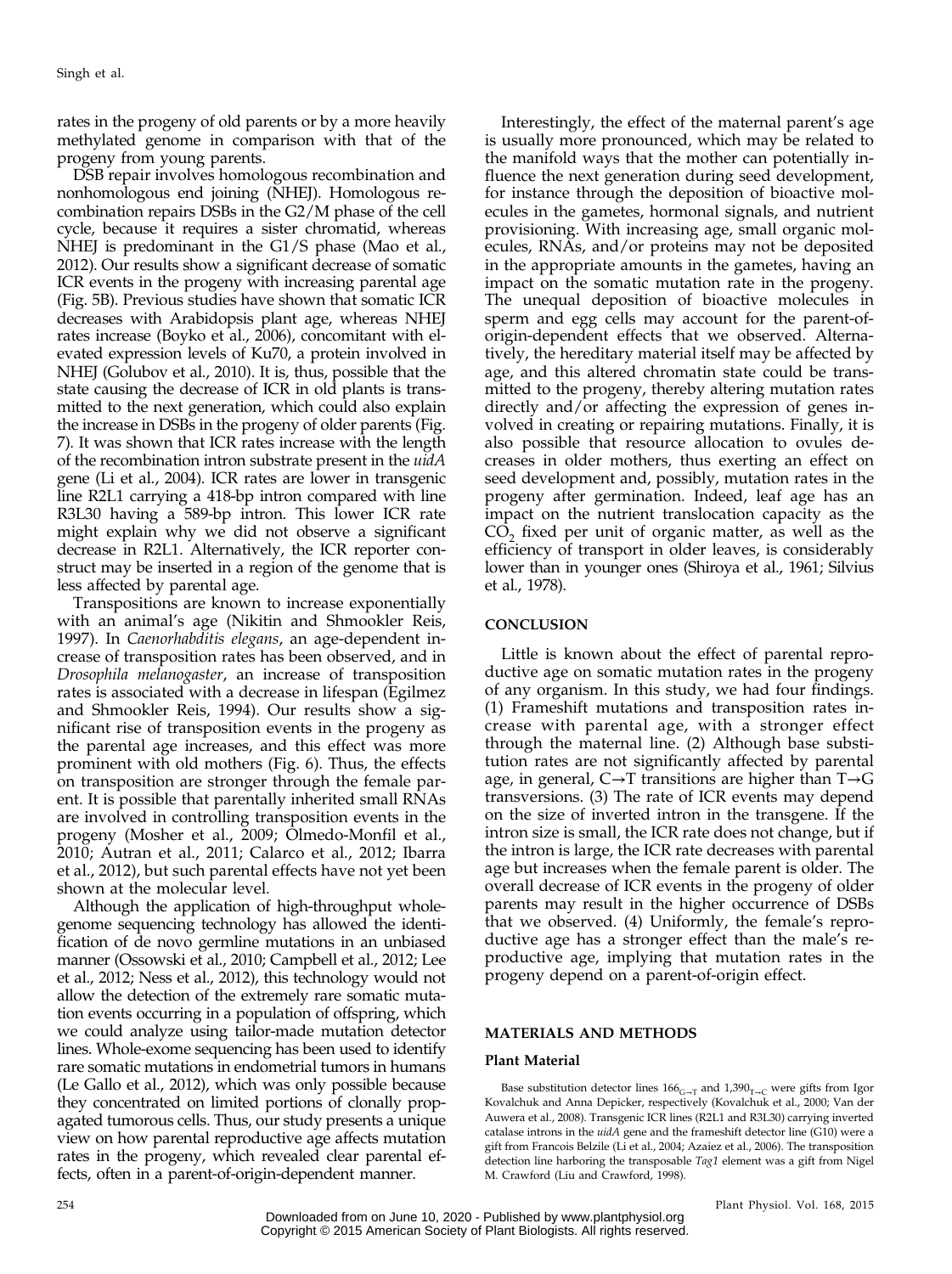# Plant Growth Conditions

Seeds were surface sterilized with 70% (v/v) ethanol followed by  $0.5%$  (v/v) bleach treatment for 3 min. To remove traces of bleach, seeds were washed three times with sterile water and plated on autoclaved MS medium (with 3% [w/v] Suc), pH 5.7, containing 0.05% (v/v) Plant Preservative Mixture (Biogenuix Medsystem Pvt. Ltd.). Seed germination was synchronized by cold treatment of MS plates at 4°C for 48 h in the dark. MS plates were moved to plant growth chambers that had a uniform light intensity of 8,000 lux (under a 16-h-light/8-hdark cycle). The temperature of the growth chamber (Percival CU-36L6) was maintained at 22°C throughout the course of experimentation, and the humidity inside the plant growth chambers was set to 80%. Two- to 3-week-old seedlings were transferred from MS plates to soil cups inside the growth chamber (Percival AR-36L3) to carry out manual cross pollination and manual selfpollination experiments. The soil mixture consisted of equal proportions of garden soil, peat, perlite, and vermiculite (Keltech Energies Ltd.).

#### Self-Pollination and Cross Pollination

For cross pollinations, flower buds before pollen maturation were emasculated; 48 h after emasculation, the stigmatic surface of each bud was checked for accidental deposition of pollen grains, and such buds were discarded; only pollen-free stigmas were used for pollinations. Pollen from flowers of the same age was used in self-pollinations, whereas pollen was put on the stigma of plants of a different age in cross pollinations. Different colored threads were used to mark emasculated and crossed buds of different age groups. Between 10 and 25 crosses were performed in three independent replicates. Crossing experiments were performed at 22°C, and seed material was harvested 16 d after pollination.

#### Histochemical Staining for GUS Activity

Blue spots visualized by an assay for GUS activity ([Supplemental Fig. S1\)](http://www.plantphysiol.org/cgi/content/full/pp.15.00291/DC1), reflecting base substitution reversions, ICR events, frameshift mutations, and transposition events, were counted under a light microscope (Leica KL300). Histochemical staining was performed with 2- to 3-week-old Arabidopsis (Arabidopsis thaliana) seedlings as described by Jefferson et al. (1987).

#### Ploidy Analysis by Flow Cytometry

Ploidy analysis was carried out following the protocol by Dolezel et al. (2007). Four to seven biological replicates were used to determine the percentage of nuclei with  $2\times$ ,  $4\times$ , and  $8\times$  ploidy and the average number of genomes per nucleus in the progeny of parents with different parental ages; 60 mg of leaf tissue of a 3-week-old seedling was chopped with a razor blade in a petri dish containing 1 mL of ice-cold Otto solution I (0.1 <sup>M</sup> citric acid and 0.5% [v/v] Tween 20; Sigma-Aldrich) kept at 4°C. Tomato (Solanum lycopersicum 'Stupicke') was used as the internal control. The homogenate was mixed by pipetting and filtered through a  $42$ - $\mu$ m nylon mesh. The filtrate was centrifuged at 200g for 5 min to sediment the nuclei, and the pellet was resuspended in 40 mL of Otto I solution. We added 160 mL of Otto II solution (0.4 <sup>M</sup> Na<sub>2</sub>HPO<sub>4</sub> · 12H<sub>2</sub>O), treated the samples with 50  $\mu$ g mL<sup>-1</sup> RNase, and stained the nuclei with 50  $\mu$ g mL<sup>-1</sup> propidium iodide. After staining, the samples were analyzed using a BD FACSVerse Flow Cytometer (Becton, Dickinson and Company). Data analysis was carried out by FCS Express 4 Plus De Novo Software and BD FACSuite Software (Becton, Dickinson and Company).

## Cell Size and Cell Number Analysis by Scanning Electron Microscopy

For scanning electron microscopy (SEM) of leaves, a wax impression of plant tissue was prepared according to the protocol of Beermann and Hülskamp (2010). We dissected the fourth true leaves (excluding the cotyledons) of 3-week-old Arabidopsis seedlings derived from parents of different ages and deposited onto them a waxy dental material to generate an impression (Coltene PRESIDENT Light Body; Coltene AG). After 5 min, when the wax had hardened, the leaves were gently removed. The negative mold of the leaf was filled with Spurr resin and left overnight for polymerization. The resin containing the leaf impression was removed carefully and coated with gold using a sputter coater (OC Oerlikon). Resins were mounted on SEM stubs with double-sided sticky tape, and the images were taken with FEI Quanta 200 SEM under 20 kV of voltage and 70 Pa of pressure. The total adaxial leaf surface area was analyzed using the SEM images captured at  $50\times$  magnification. To estimate cell size and cell number, images were taken at different positions of the leaf at  $500\times$  magnification, which corresponds to an area of  $258,929 \ \mu m^2$ . The average cell size was estimated by dividing the number of cells observed in a constant area at  $500\times$  magnification at different positions of the leaf. To calculate the total number of adaxial epidermal cells, the total area of the leaf was divided by the constant area at  $\frac{1}{500}$  magnification and multiplied by the number of cells present in that area at  $500\times$  magnification. The number of cells and the total area of the leaf were analyzed by ImageJ; four to 16 biological replicates were taken to determine the average number of adaxial epidermal cells on the fourth true leaf.

#### Estimating Correction Factors to Calculate Mutation Rates

To calculate mutation rates, the average number of GUS spots per plant was divided by the copy number of the transgene (Kovalchuk et al., 2000). Because the number of cells and average ploidy per nucleus are not identical, the total genome number will not be the same among different progenies. Hence, mutation rates were corrected by considering the change in the number of adaxial epidermal cells of the fourth leaf. The ploidy per nucleus in 3-week-old seedlings (derived from parents 43, 48, and 53 DAS) was compared with that in seedlings derived from self-crossed individuals at 38 DAS. To study maternal age effects, progenies of young mothers (38  $\times$  48 and 43  $\times$  53 DAS) were compared with progenies derived from older mothers (48  $\times$  38 and 53  $\times$  43 DAS).

The correction factor was calculated as

$$
Titer = (P_H \times C_H)/(P_Y \times C_Y)
$$

where  $P_Y$  is the average ploidy per nucleus. Here, progenies derived from young parents (38 DAS) were used to calculate the differences in parental age. To assess the role of reciprocal crosses, seedlings from 38  $\times$  48 and 43  $\times$  53 DAS parents were used.

 $P_H$  is the average ploidy per nucleus in progenies derived from aged parents (43, 48, and 53 DAS for self-fertilization) and older maternal age (48  $\times$ 38 and 53  $\times$  43 DAS).

 $C_Y$  is the average number of adaxial epidermal cells in the fourth leaf of progenies derived from young parents.

 $C_H$  is the average number of adaxial epidermal cells in the fourth leaf of progenies derived from older parents.

#### Mutation  $rate = GUS/titer$

where GUS is the average number of GUS spots per plant.

In a few instances, parents were 1 d older than controls. For instance, for calculating transposition rates, the parental ages were 44 and 54 DAS; however, the correction factor was based on seedlings derived from parents 43 and 53 DAS, respectively. Similarly, the parental age of frameshift mutation (G10), ICR (R2L1), and base substitution lines was 49 DAS, but the correction factor was based on seedlings derived from parents 48 DAS. A difference of 1 d is much smaller than the age differences we compared, such that we expect only a negligible influence on the estimation of mutation rates.

#### Comet Assay to Study DSBs at Different Parental Age

With few modifications, a neutral comet assay was performed as per the protocol recommended by the manufacturer (Oxiselect Comet Assay Kit; Cell Biolabs, Inc.); 50 to 100 mg of tissue of 3-week-old Arabidopsis seedlings from different parental ages (38, 48, 53, 43  $\times$  53, and 53  $\times$  43 DAS) was chopped with a razor blade in 1 mL of Otto I solution. Subsequently, the sample was centrifuged at 300 rpm for 5 min, and the pellet was dissolved in  $1\times$  phosphatebuffered saline containing 20 mm EDTA. The dissolved sample was mixed with warm low-melting agarose in a ratio of 2:5 and poured onto a slide coated with agarose. A coverslip was placed on top of the sample mix, and the slide was stored at 4°C in the dark for 15 min horizontally. Then, slides were transferred to chilled lysis buffer for 30 to 60 min at 4°C in the dark. The slides were subsequently transferred to cold alkaline solution for 30 min at 4°C in the dark. The samples on the slide were treated with chilled Tris-borate/EDTA buffer for 5 min and transferred to a horizontal electrophoresis chamber containing chilled Tris-borate/EDTA buffer. Electrophoresis was carried out at  $1 \,$  V  $cm^{-1}$  for 15 min. Thereafter, the slides were washed three times with deionized water and treated with 70% (v/v) ethanol for 5 min. After air drying, the sample was stained with vista green, and comets were observed using an upright fluorescent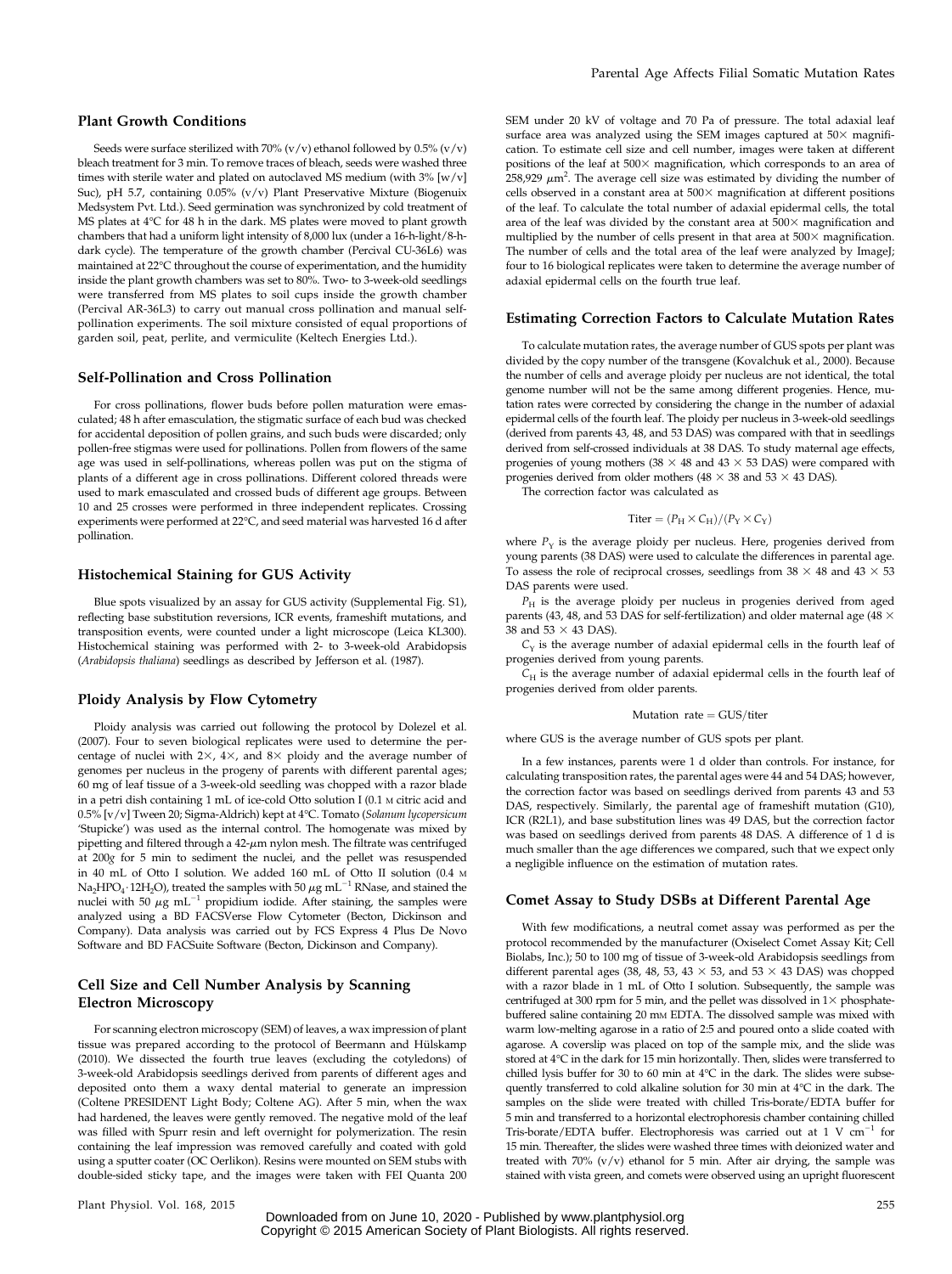microscope (Nikon Eclipse 80i) fitted with a fluorescein isothiocyanate filter. Comet analysis was carried using the Comet Assay IV Online Software.

#### Statistical Analysis

Between 150 and 500, 80 and 800, 60 and 200, and 150 and 400 plants of a population were analyzed to detect base substitutions, ICR events, frameshift mutations, and transpositions, respectively. Staining was performed in at least three replicates. The total number of plants analyzed per population is indicated in the figures.

The numbers of GUS spots are count data, which is why we chose a Quasi-Poisson generalized linear model (GLM) with the log link function (Nelder and Wedderburn, 1972). The Quasi-Poisson GLM was used to account for the overdispersion of the data. The linear predictors were the different age groups and their usage as the female or male parent. The log of the correction factor for cell number and ploidy per leaf cell nucleus was added in the models as a fixed intercept.

In all GLMs, the data from the groups were used for several comparisons. For example, in frameshift mutation line G10, 38 DAS was compared with 43, 48, and 53 DAS; 43 DAS was compared with 48 and 53 DAS; and 48 DAS was compared with 53 DAS. Thus, correction for multiple testing was done to maintain the familywise error rate at 5% (Gabriel, 1969). Therefore, we adjusted  $P$  values with a single-step method that considers the joint multivariate  $t$  distribution of the individual test statistic (Bretz et al., 2010).

The results are reported with the two-sided  $P$  value adjusted for multiple comparisons. All statistical analyses were carried out in R (R Developmental Core Team, 2010). To adjust the  $P$  values for multiple testing, the R package multcomp was used with the test specification single step (Bretz et al., 2010). Graphs were produced using the ggplot2 package (Wickham, 2009).

#### Supplemental Data

The following supplemental materials are available.

- [Supplemental Figure S1](http://www.plantphysiol.org/cgi/content/full/pp.15.00291/DC1). Functional GUS reversion event resulting in a blue spot on a 3-week-old Arabidopsis seedling.
- [Supplemental Figure S2.](http://www.plantphysiol.org/cgi/content/full/pp.15.00291/DC1) Total leaf surface area in the progenies derived from parents of different ages.

#### ACKNOWLEDGMENTS

We thank Igor Kovalchuk (University of Lethbridge), Francois Belzile (Université Laval), Anna Depicker (University of Ghent), Nigel M. Crawford (University of California, San Diego), and Barbara Hohn (Friedrich Miescher Institute) for providing seeds of the reporter lines; Utpal Nath (Indian Institute of Science, Bangalore) for help with SEM analysis; and Suresh Rayala (Indian Institute of Technology-Madras, Chennai) for help with flow cytometry.

Received February 25, 2015; accepted March 21, 2015; published March 25, 2015.

# LITERATURE CITED

- Autran D, Baroux C, Raissig MT, Lenormand T, Wittig M, Grob S, Steimer A, Barann M, Klostermeier UC, Leblanc O, et al (2011) Maternal epigenetic pathways control parental contributions to Arabidopsis early embryogenesis. Cell 145: 707–719
- Azaiez A, Bouchard EF, Jean M, Belzile FJ (2006) Length, orientation, and plant host influence the mutation frequency in microsatellites. Genome 49: 1366–1373
- Bashir T, Sailer C, Gerber F, Loganathan N, Bhoopalan H, Eichenberger C, Grossniklaus U, Baskar R (2014) Hybridization alters spontaneous mutation rates in a parent-of-origin-dependent fashion in Arabidopsis. Plant Physiol 165: 424–437
- Beermann A, Hülskamp M (2010) Dental wax impression of plant tissues for viewing with scanning electron microscopy (SEM). Cold Spring Har Protoc 2010: pdb.prot4935
- Bereiter-Hahn J (2014) Do we age because we have mitochondria? Protoplasma 251: 3–23
- Bottomley W (1970) Deoxyribonucleic acid-dependent ribonucleic acid polymerase activity of nuclei and plastids from etiolated peas and their response to red and far red light in vivo. Plant Physiol 45: 608-611
- Boyko A, Kovalchuk I (2010) Transgenerational response to stress in Arabidopsis thaliana. Plant Signal Behav 5: 995–998
- Boyko A, Zemp F, Filkowski J, Kovalchuk I (2006) Double-strand break repair in plants is developmentally regulated. Plant Physiol 141: 488–497
- Brennecke J, Malone CD, Aravin AA, Sachidanandam R, Stark A, Hannon GJ (2008) An epigenetic role for maternally inherited piRNAs in transposon silencing. Science 322: 1387–1392
- Bretz F, Hothorn T, Westfall P (2010) Multiple Comparisons Using R. CRC Press, Boca Raton, FL
- Calarco JP, Borges F, Donoghue MT, Van Ex F, Jullien PE, Lopes T, Gardner R, Berger F, Feijó JA, Becker JD, et al (2012) Reprogramming of DNA methylation in pollen guides epigenetic inheritance via small RNA. Cell 151: 194–205
- Campbell CD, Chong JX, Malig M, Ko A, Dumont BL, Han L, Vives L, O'Roak BJ, Sudmant PH, Shendure J, et al (2012) Estimating the human mutation rate using autozygosity in a founder population. Nat Genet 44: 1277–1281
- Curley JP, Mashoodh R, Champagne FA (2011) Epigenetics and the origins of paternal effects. Horm Behav 59: 306–314
- D'Amato F (1984) Role of polyploidy in reproductive organs and tissues. In BM Johri, ed, Embryology of Angiosperms. Springer-Verlag, New York, pp 519–566
- Dolezel J, Greilhuber J, Suda J (2007) Estimation of nuclear DNA content in plants using flow cytometry. Nat Protoc 2: 2233–2244
- Egilmez NK, Shmookler Reis RJ (1994) Age-dependent somatic excision of transposable element Tc1 in Caenorhabditis elegans. Mutat Res 316: 17–24
- Fujimoto R, Taylor JM, Shirasawa S, Peacock WJ, Dennis ES (2012) Heterosis of Arabidopsis hybrids between C24 and Col is associated with increased photosynthesis capacity. Proc Natl Acad Sci USA 109: 7109– 7114
- Gabriel KR (1969) Simultaneous test procedures: some theory of multiple comparisons. Ann Math Stat 40: 224–250
- Golubov A, Yao Y, Maheshwari P, Bilichak A, Boyko A, Belzile F, Kovalchuk I (2010) Microsatellite instability in Arabidopsis increases with plant development. Plant Physiol 154: 1415–1427
- Goriely A, Wilkie AO (2012) Paternal age effect mutations and selfish spermatogonial selection: causes and consequences for human disease. Am J Hum Genet 90: 175–200
- Grossniklaus U, Kelly WG, Ferguson-Smith AC, Pembrey M, Lindquist S (2013) Transgenerational epigenetic inheritance: how important is it? Nat Rev Genet 14: 228–235
- Hassold T, Hunt P (2009) Maternal age and chromosomally abnormal pregnancies: what we know and what we wish we knew. Curr Opin Pediatr 21: 703–708
- Hurles M (2012) Older males beget more mutations. Nat Genet 44: 1174– 1176
- Ibarra CA, Feng X, Schoft VK, Hsieh TF, Uzawa R, Rodrigues JA, Zemach A, Chumak N, Machlicova A, Nishimura T, et al (2012) Active DNA demethylation in plant companion cells reinforces transposon methylation in gametes. Science 337: 1360–1364
- Jefferson RA, Kavanagh TA, Bevan MW (1987) GUS fusions: betaglucuronidase as a sensitive and versatile gene fusion marker in higher plants. EMBO J 6: 3901-3907
- Kindsvater HK, Otto SP (2014) The evolution of offspring size across lifehistory stages. Am Nat 184: 543–555
- Kong A, Frigge ML, Masson G, Besenbacher S, Sulem P, Magnusson G, Gudjonsson SA, Sigurdsson A, Jonasdottir A, Jonasdottir A, et al (2012) Rate of de novo mutations and the importance of father's age to disease risk. Nature 488: 471–475
- Kovalchuk I, Kovalchuk O, Hohn B (2000) Genome-wide variation of the somatic mutation frequency in transgenic plants. EMBO J 19: 4431-4438
- Kovalchuk I, Kovalchuk O, Kalck V, Boyko V, Filkowski J, Heinlein M, Hohn B (2003) Pathogen-induced systemic plant signal triggers DNA rearrangements. Nature 423: 760–762
- Le Gallo M, O'Hara AJ, Rudd ML, Urick ME, Hansen NF, O'Neil NJ, Price JC, Zhang S, England BM, Godwin AK, et al (2012) Exome sequencing of serous endometrial tumors identifies recurrent somatic mutations in chromatin-remodeling and ubiquitin ligase complex genes. Nat Genet 44: 1310–1315